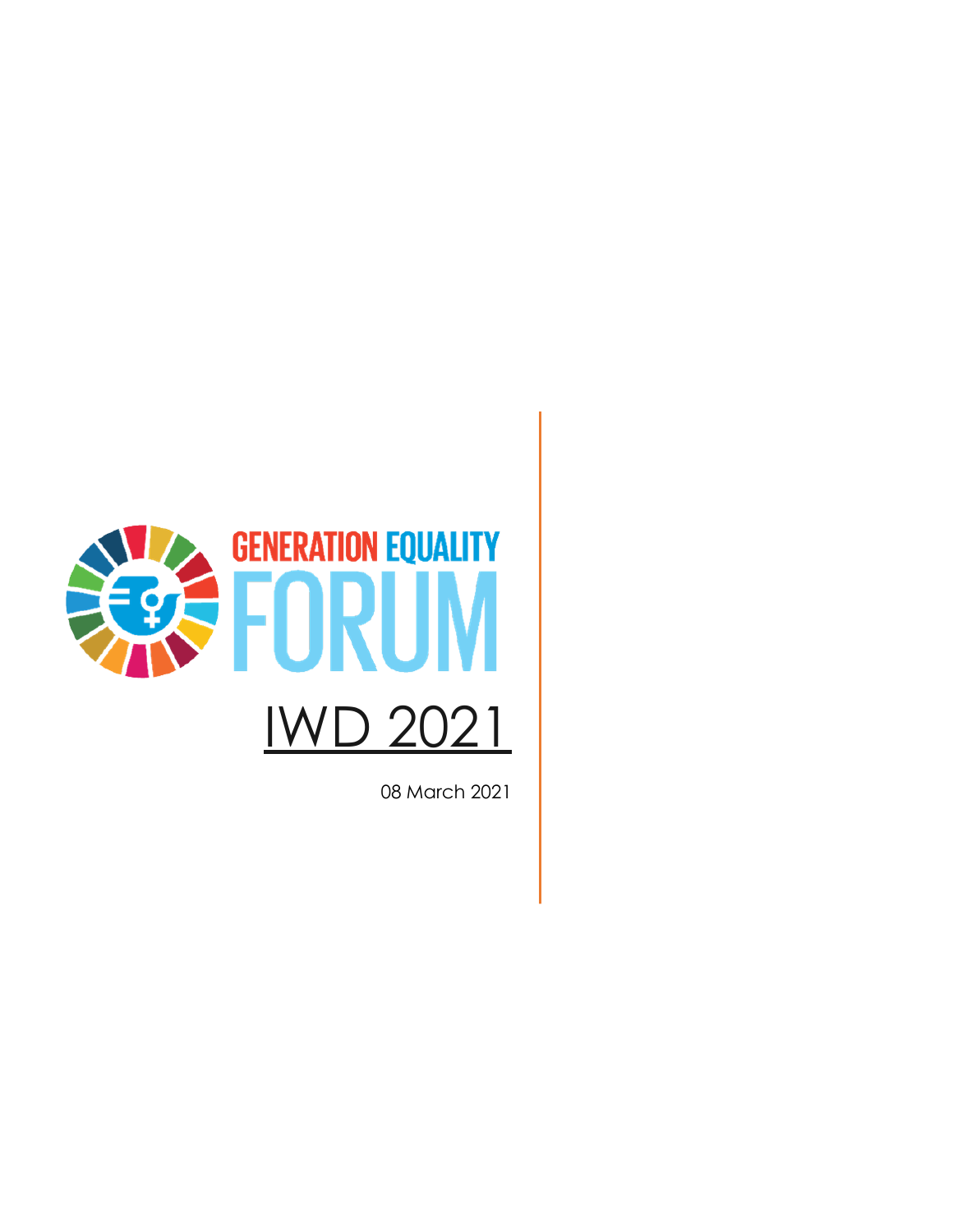

#### *IWD 2021: Women in leadership: Achieving an equal future in a COVID-19 world on the way to the Generation Equality Forum March 8, 2021*



## **Action Coalition on Gender-Based Violence Statement delivered by Ms. Faith Kasiva, Secretary Gender, State Department for Gender, Kenya**

COVID-19 has highlighted significant inequalities both within and between countries. The pandemic has also shone a spotlight on the long-standing shadow pandemic of gender-based violence and discrimination against women and girls.

In almost every country of the world there are increased reports of all forms of gender-based violence. This includes an increase in harmful practices such as female genital mutilation and child early and forced marriage which threaten to reverse hard won gains on gender-equality

Financial and political investments in ending all forms of gender-based violence against women and girls are needed urgently. Importantly we must invest in women's rights organizations and movements working on the front lines to prevent and respond to gender-based violence so that they are enabled and empowered, we must invest in evidence driven prevention strategies and in police, justice, health and social services for survivors.

The action coalition on gender-based violence presents an important opportunity for diverse stakeholders to get on board and to make game changing commitments which will accelerate progress and drive the world forward toward the achievement of the sustainable development goals. The complementarity of work of the action coalition on GBV with the work of the other five action coalitions also represents a unique opportunity for the acceleration of an integrated cross sectoral approach to gender-based violence.

As a leader of the action coalition on gender-based violence the Government of Kenya stands in solidarity with all other leaders (governments, civil society organizations, international organizations, youth-led organizations and the private sector) in its commitment to the key actions agreed upon by the leaders and outlined as needed to drive much needed change to create a world in which women and girls in all their diversity are able to live lives free from all forms of gender-based violence.

These key actions include;

- That …. "more states and regional actors ratify international and regional conventions and public and private sector institutions strengthen, implement and finance evidence-driven laws, policies and action plans to end gender-based violence against women and girls in all their diversity. In so doing, 550 million more women and girls will live in countries with laws and policies prohibiting all forms of gender-based violence against women and girls by 2026"
- Scaling up implementation and financing of evidence-driven prevention strategies by public and private sector institutions and women's rights organizations to drive down prevalence of gender-based violence against women, adolescent girls and young women in all their diversity including in humanitarian settings. In so doing, we hope to see an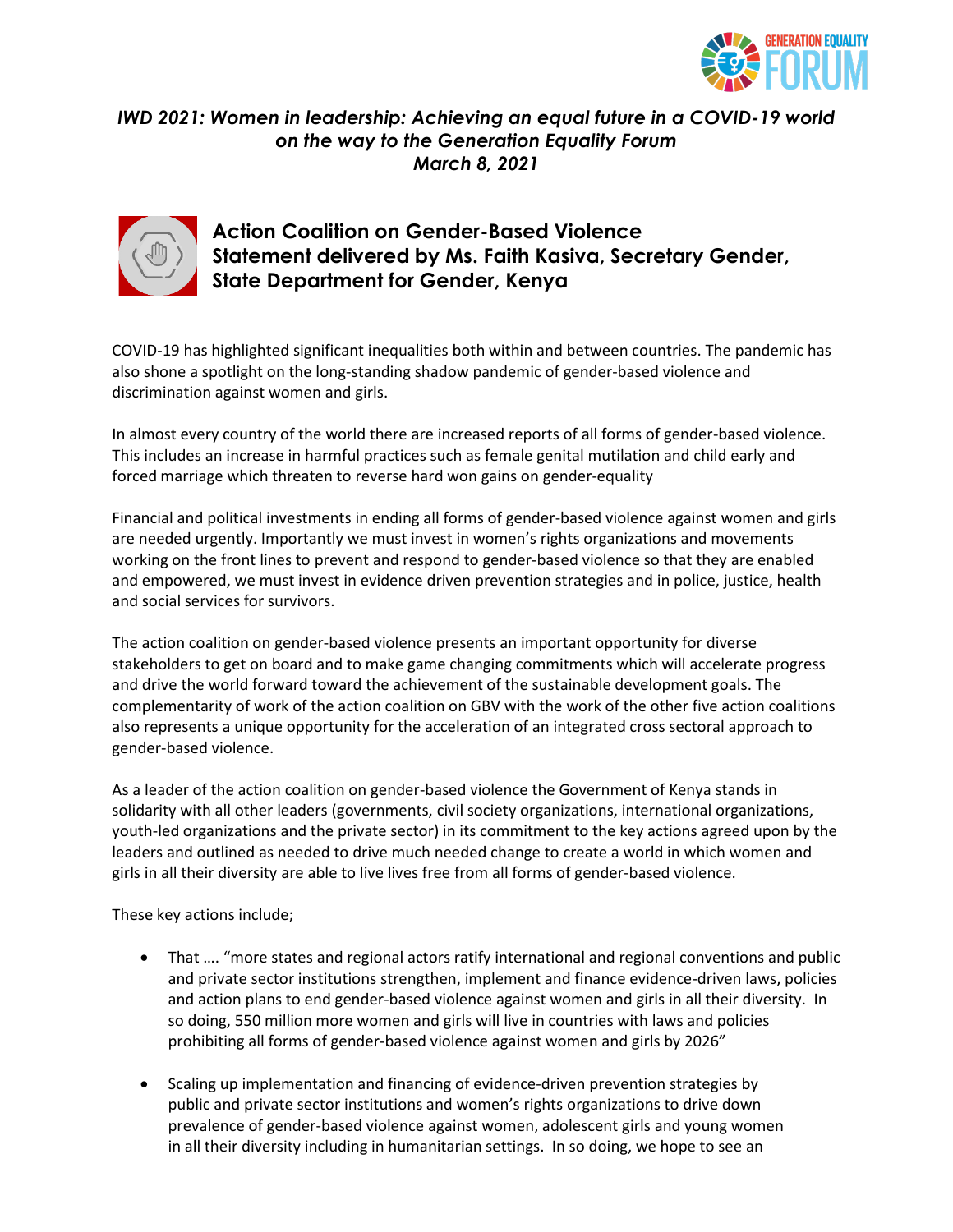

increase by 50% of the number of countries that include one or more evidence-driven prevention strategies on gender-based violence against women and girls in national policies by 2026.

- Scaling up implementation and financing of coordinated survivor-centered, comprehensive, quality, accessible and affordable services for survivors of gender-based violence against women and girls in all their diversity including in humanitarian settings. In so doing, more women and girls will live in countries with multi-sectoral action plans on GBV which include provision of police, justice, health and social sector services by 2026.
- Enhancing support and increasing accountability as well as quality, flexible funding from states, private sector, foundations, and other donors to autonomous girl-led and women's rights organizations working to end gender-based violence against women and girls in all their diversity. In so doing, we will progressively improve and increase international funding by 50% to Women's rights organisations, activists and movements including those working to address gender-based violence against women and girls in all their diversity by 2026.

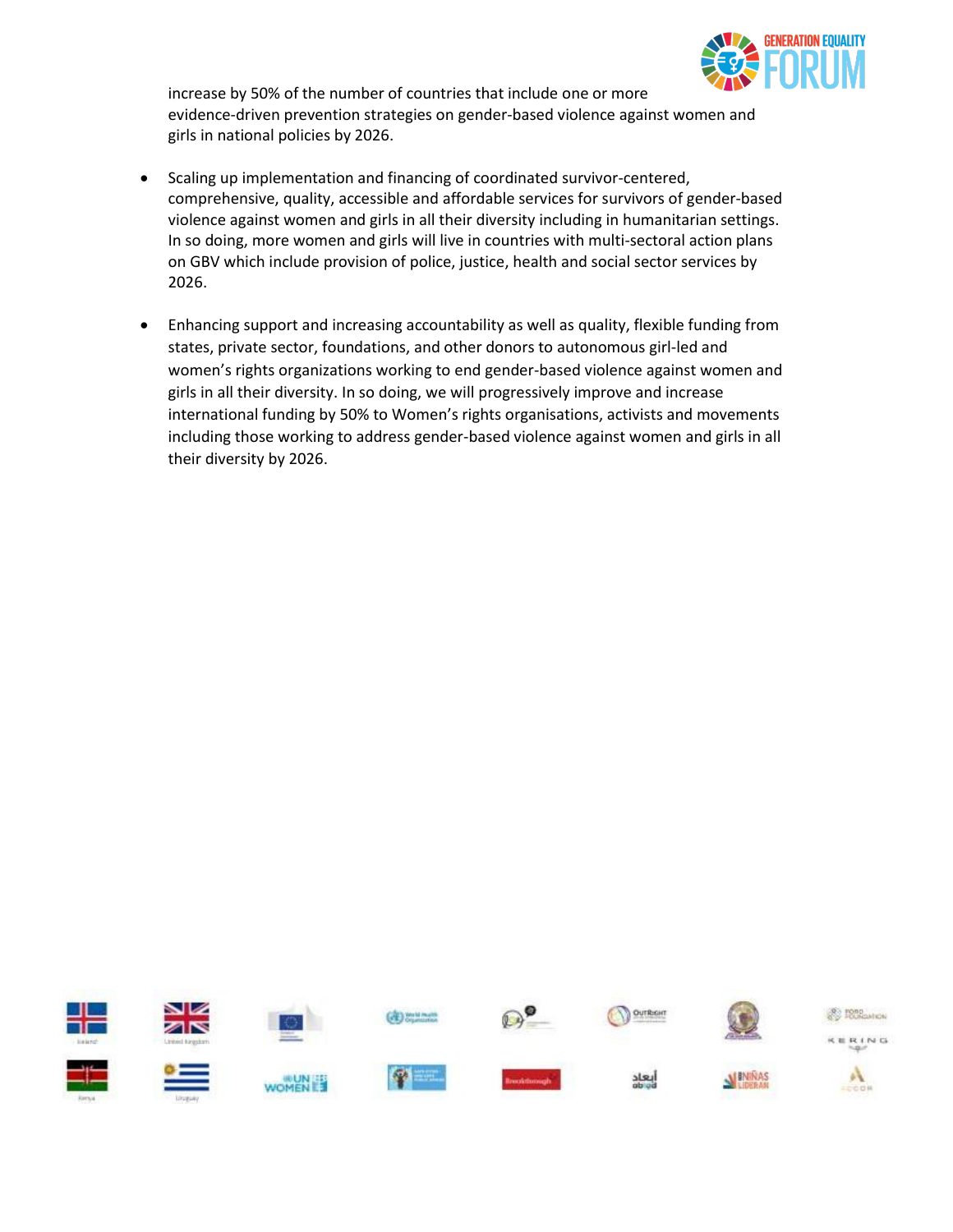



### **Action Coalition on Technology and Innovation for Gender Equality Statement delivered by Ambassador Jarmo Sareva, Finland**

Excellences, ladies and gentlemen,

Technology and innovation has transformed our world, how we work, how we learn, how we communicate with each other. The digital revolution represents one of the biggest opportunities for women and girls but also includes risks if we don't ensure this change enhances gender equality. With COVID-19, many gender divides, including the digital one, are increasingly at risk to widen. The time is now not only to reverse these trends, but also to boost efforts to accelerate progress, by doubling investment in gender transformative solutions and halving the gender digital divide by 2026.

We, co-leaders of this action coalition, envision a world in which in 2026 women and girls in all their diversity have equal opportunity to safely and meaningfully use, lead and design technology and innovation. Where women and girls have equal access to digital technologies and universal digital literacy. Where more women and girls are studying STEM, also encouraged by inspiring role models.

Therefore, we envision a world where the proportion of women working in technology and innovation has doubled, including by setting up networks that connect talents and ensure a better representation of women. Finally, where increased investment into feminist technology and innovation will allow us to better respond to women and girls' most pressing needs and to support women innovators.

Crucially, we want a world free of online and tech-facilitated gender-based violence and discrimination. This will not be possible without Governments and big tech companies implementing the necessary policies and solutions. The role of the private sector is essential to uproot the scourge of online genderbased violence and misogyny from our digital commons. We cannot afford one-half of the humanity leaving the digital space for fear of intimidation, or worse.

To achieve the vision described above, we need a structural change, a cultural change. Harmful gender stereotypes must be eradicated, and in this, the engagement of men and boys is crucial. We need men as allies. We also have to pay special attention to women and girls in vulnerable positions and situations.

The current efforts to bridge the gender digital divide cannot afford to stall now. We must be united because moving past the COVID-19 pandemic will require extraordinary collaboration and solidarity – among people, organizations and countries. We call for collective awareness and responsibility from all actors to take action now.

It is time to innovate for gender equality.

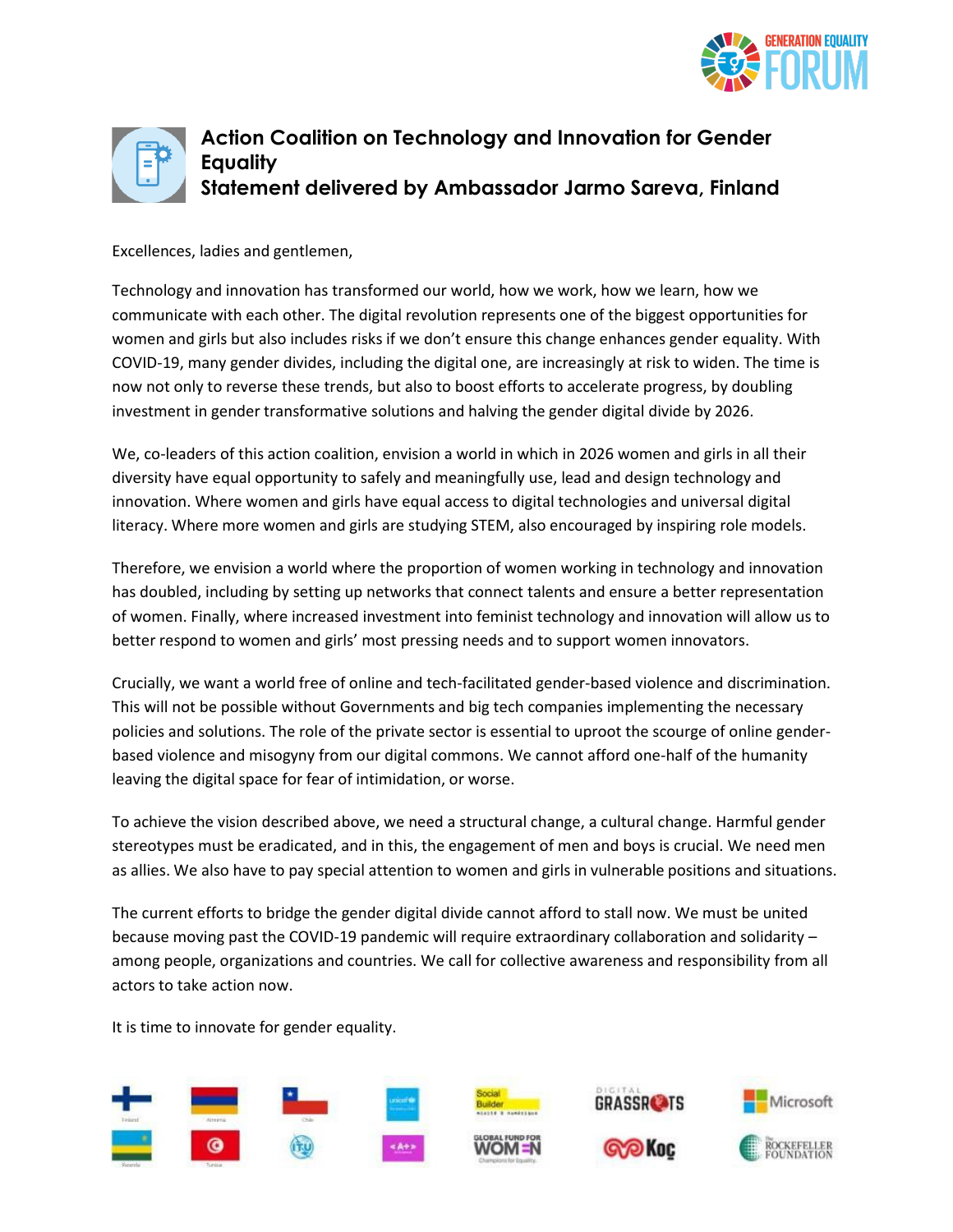



**Action Coalition on Bodily Autonomy & Sexual and Reproductive Health and Rights Statement delivered by Ms. Sivananthi Thanenthiran, Executive Director of the Asian-Pacific Resource & Research Centre for Women (ARROW)**

Our vision is to work together with all partners, including strong leaders from young peoples', women's and feminist organizations and movements, to ensure that girls, adolescents and women in all of their diversity are empowered and supported to exercise their sexual and reproductive health and rights and make autonomous decisions about their bodies free from coercion, violence, and discrimination.

Whilst some progress has been made towards achieving global commitments to sexual and reproductive health and rights, it is a stark and terrible truth that everyday around the world, girls and women face practical barriers, discrimination and stigma when seeking to fulfill these basic human rights. In some areas we see backlash and regression in access to essential, high-quality SRHR services. SRHR and bodily autonomy remain the unfinished agenda of the Beijing Platform for Action and can accelerate action in all other areas of gender equality.

To truly realize bodily autonomy and SRHR, 4 principles must infuse our work as a global community.

First, a rights-based approach—fulfilling the right to health means that comprehensive SRHR services must be available, accessible, acceptable and of high quality.

Second, an intersectional approach means meeting the holistic needs of diverse girls and women without any form of discrimination.

Third, intercultural approaches protect the rights of Indigenous people to their traditional medicines, health practices, and co-design of health services BUT do not support denying girls and women their bodily autonomy, sexual and reproductive health and rights or any other human right in the name of culture or tradition.

Fourth and finally, we must leave no one behind. Inequality and discrimination — based on age, sexual orientation, gender identity, ethnicity, ability, class amongst others —negatively affect access to care and services and result in poor sexual and reproductive health outcomes. And these inequalities have only deepened during the COVID-19 pandemic. Urgent action is needed!

Over the past 9 months, our multi-stakeholder leadership team, comprised of governments, women's, feminist and youth-led organizations, international organizations, and the private sector, has worked to identify the most urgent gaps and evidence-based, scalable, game-changing tactics to accelerate action.

First, all stakeholders must increase delivery of comprehensive gender-responsive, human-rights promoting sexuality education in and out of school with the aim of reaching 50 million more children, adolescents and youth by 2026.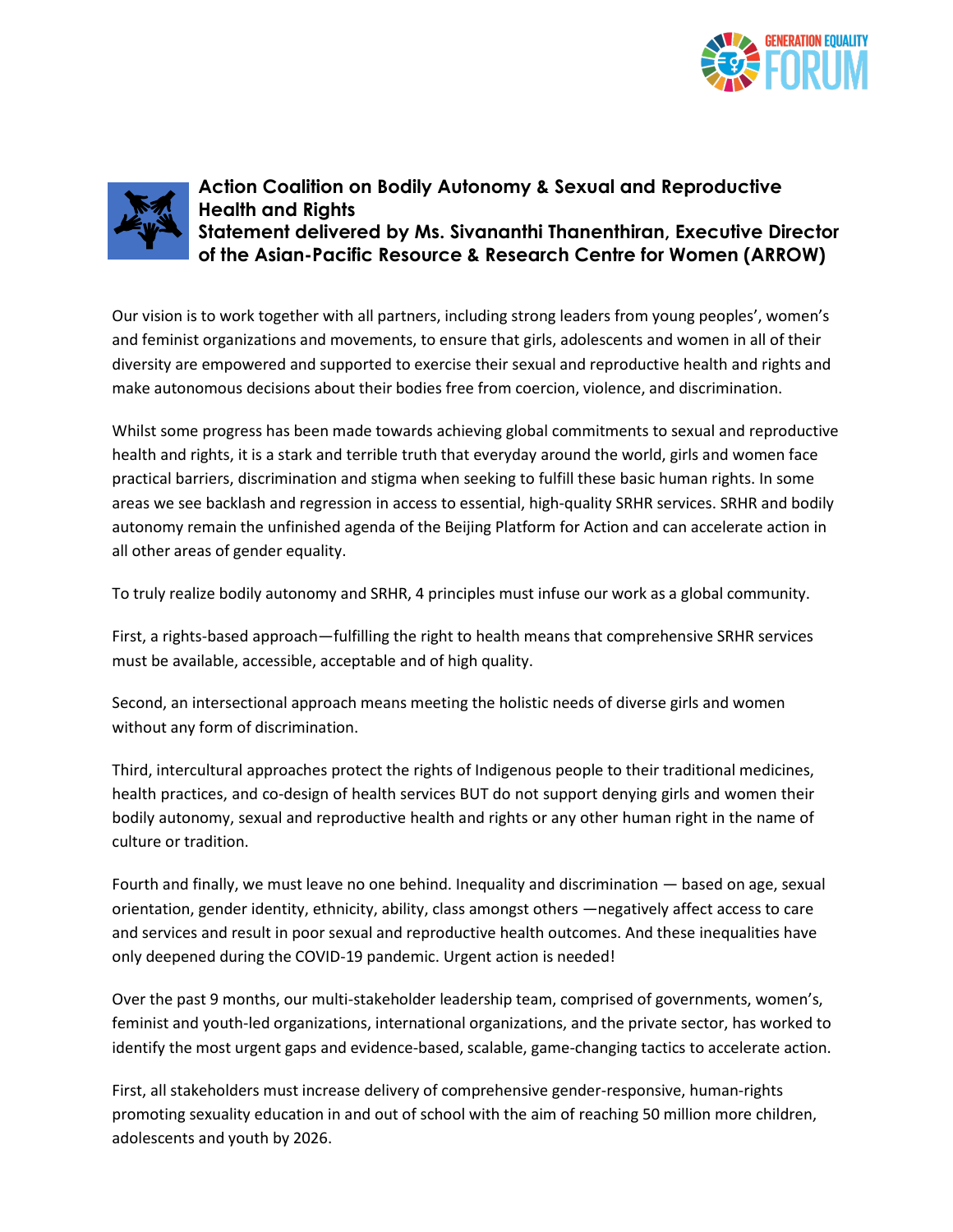

Second, within a comprehensive SRHR framework, we want to increase the quality

of and access to contraceptive services for 50 million more adolescent girls and women; and support removal of restrictive policies and legal barriers, ensuring that by 2026, 50 million more adolescent girls and women live in jurisdictions where they can access safe and legal abortion.

We also want to act for the 55% of adolescent girls and women who can't currently make their own decisions about having sex, contraception or seeking healthcare. We must enact legal and policy change, transform gender and social norms and increase knowledge of rights, so that 260 million more girls, adolescents and women are empowered to make autonomous decisions about their bodies, sexuality and reproduction and to end harmful practices like FGM and child marriage and unions.

Finally, to make our common vision a reality, it is essential to increase accountability to, participation of and financial supports available for autonomous, feminist and women's rights organizations (including Indigenous organizations, girl-led organizations, human-rights defenders and peace-builders) who are working to promote and protect bodily autonomy and sexual and reproductive health and rights.

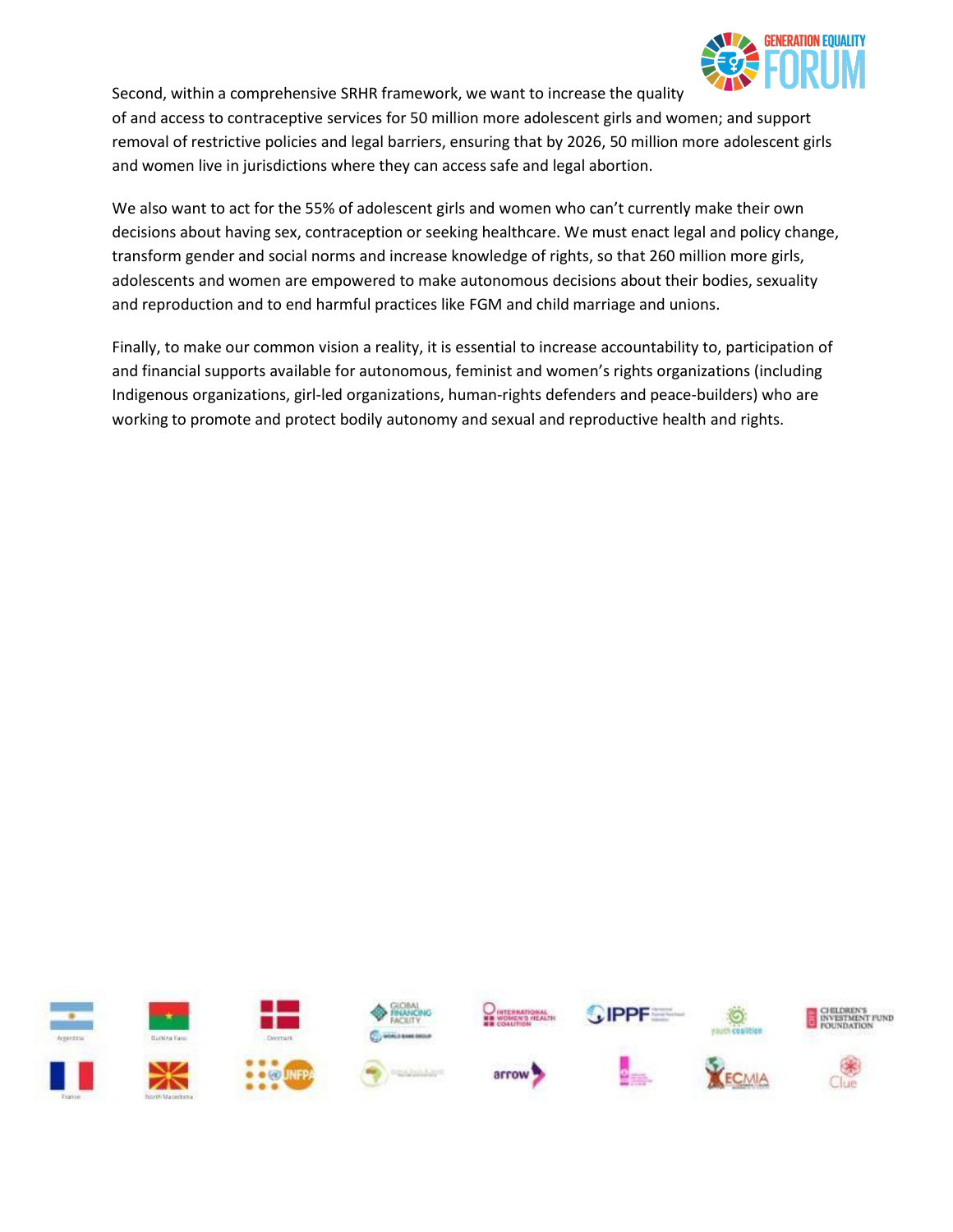



# **Action Coalition on Economic Justice and Rights Statement delivered by Ms. Rosita Najmi, Senior Director and head of Global Social Innovation at PayPal**

Our global economy does not work for women and girls, despite the commitments made 26 years ago in Beijing. Evidence shows how women continue to be excluded from participating in economic opportunities on an equal footing with men and that today's economies and institutions are currently failing to benefit from the full potential of women. By the data, women are disadvantaged on multiple fronts:

- Women all over the world still spend triple the amount of time as men performing unpaid care and domestic work and continue to subsidize the entire economy. Women's unpaid care work estimates US\$10.8 trillion annually;
- Women's labor force participation gap remains at 31 percent and has stagnated for the past 20 years
- While 71 percent of the world's population lacks access to social protection, women are particularly disadvantaged in social protection systems, experiencing lower coverage rates and substantially lower benefit levels;
- Today, 740 million women globally work in the informal sector, where job insecurity, low earnings and harsh working conditions and hours are prevalent;
- One-out-of-three women are deeply impacted by violence and harassment in the world of work
- Young women (ages 15-29) are 3 times more likely to be outside the labor force and not in school than young men.

These disappointing figures may now be worse. The COVID-19 pandemic has further exacerbated structural inequalities and potentially erased decades of progress on gender equality. By the data:

- Women's jobs globally have been 1.8 times as vulnerable to the COVID-19 crisis as men's jobs
- Women's caring burden increased by a further 30-40% since the beginning of the COVID-19 pandemic, and
- By end of 2021, around 435 million women and girls will be living on less than \$1.90 a day including 47 million women pushed into extreme poverty.

The insufficient and fragile progress made towards gender equality, women's human rights and economic empowerment over the past 26 years, combined with the socio-economic impacts of COVID-19, requires urgent and bold action if we are to meet the gender equality and women's and girl's empowerment targets of the SDGs.

This is what jolts the Economic Justice and Rights Action Coalition into making an ambitious global call to action. We urge economic institutions and all actors to once and for all respond to these injustices. We strongly believe that these challenges can only be tackled together – in shared responsibility to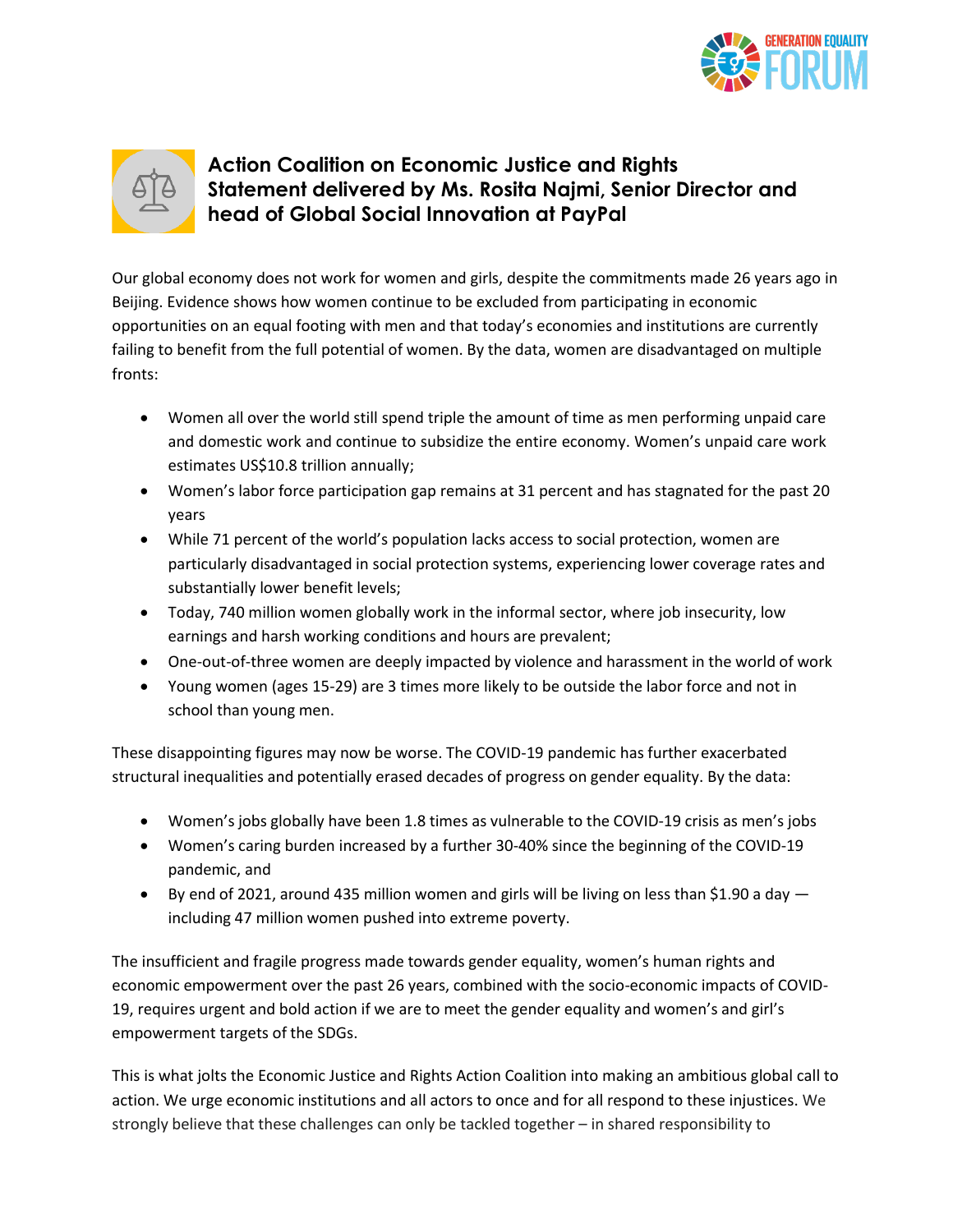

guarantee economic justice and rights for women and girls. Civil society groups, feminist movements, citizens, Governments, businesses, international organizations, and researchers must do their part.

We call upon leaders from across the globe to join us, the Action Coalition on Economic Justice and Rights. Let us make it our core commitments to urgently:

- Design and implement measures to recognize, reduce, redistribute unpaid care and domestic work, ensure representation of women care workers, and reward paid care work, including through adequate investments in quality care jobs;
- Expand equal opportunities for women and girls and improve the quality of work for women, including the fundamental rights to organize and bargain collectively, by realizing decent work in formal and informal economies, while preparing girls adequately for the world of work;
- Ensure women's and girls' economic justice and rights by expanding access to and control over productive resources and strengthening women's entrepreneurship; and
- Design and implement gender-transformative economic plans, budget reforms and investment plans that promote women's economic empowerment to transform an unequal and unfair global economic and financial architecture, towards one that promotes the wellbeing of people and our Planet.

No one cannot dispute the inequality data - it is clear, but so is the evidence base for the opportunity gender equality can bring. Taking immediate action to counter COVID-19's gender-regressive effects alone would result in \$13 trillion in global GDP gains by 2030.

Inspired by this year's theme on women's leadership, the next generation of women and girls, who will be leading economists, CEOs, heads of state and at the helm of social justice movements, will be doing the accounting on the SDGs. While they will see the pronounced dip in progress in 2020 because of COVID, they will also trace their fingers upward along a steep growth in progress that reflects the rapid acceleration made possible by the commitments we make in the coming months. We hope you will join us to ensure both an accelerated recovery and still faster ascent.

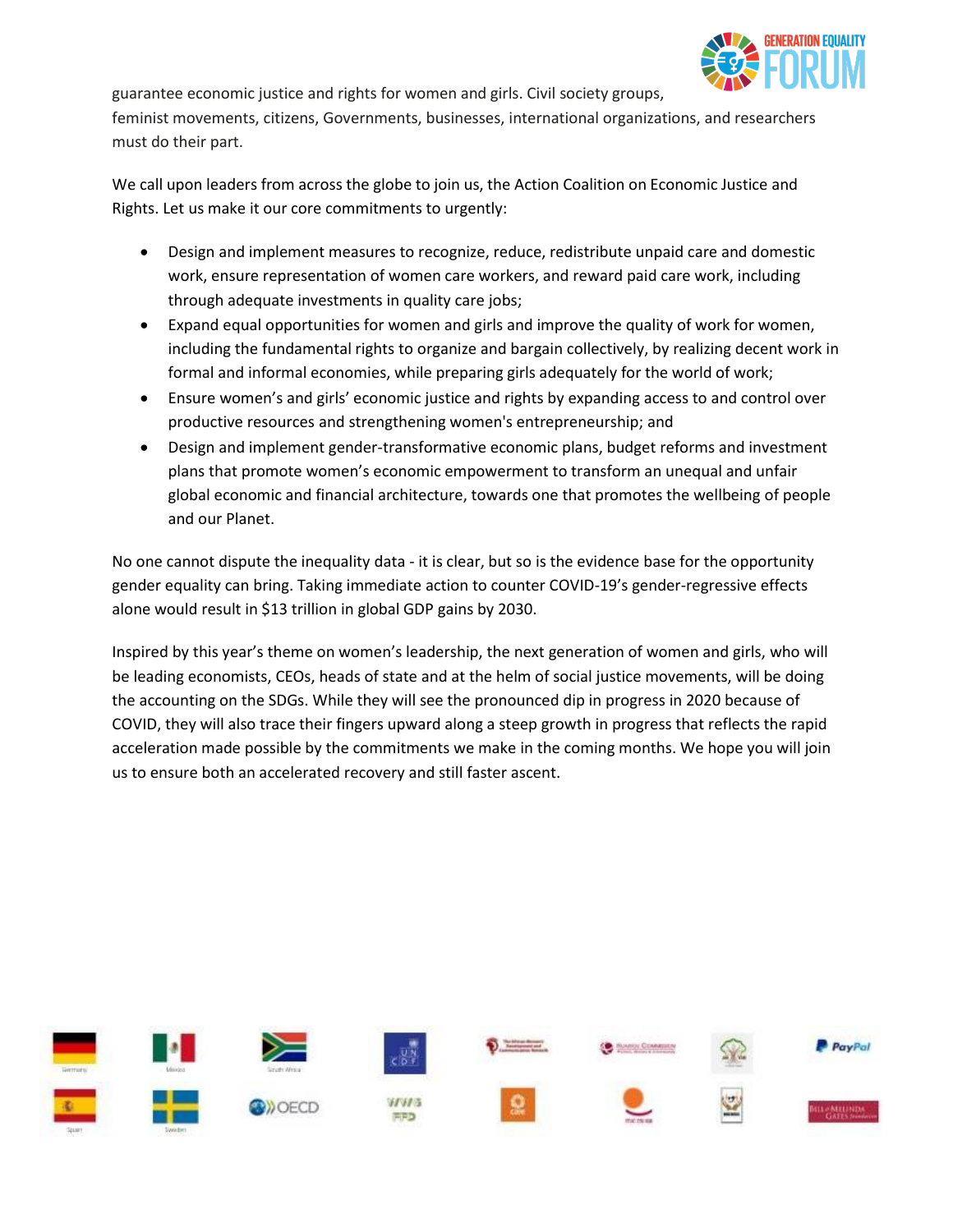



# **Action Coalition on Feminist Movement and Leadership Statement delivered by Ms. Kavita N. Ramdas, Director of the Women's Rights Program, Open Society Foundations**

The Open Society Foundations is very privileged to co-lead the Action Coalition on Feminist Movements and Leadership with our colleagues from civil society, member states, international organizations and the private sector. We are collectively putting forward a vision for transformative feminist leadership that builds and shifts power, and which ensures the full and equal participation of women and girls in all aspects of public life.

It all starts with us exercising our Voice, Agency and Power. Voices that have long been silenced or shushed need to be heard. Agency speaks to our ability to act for ourselves to make decisions for ourselves. Power is innate in each of us - it is what allows us to speak, act and lead.

For me, the Action Coalition is all about the fierce 4: Intersectional Power, Money, Space, and Leaders

- 1. Intersectional Power: First, women and girls are reclaiming the power of our own bodies so we may have power in the body politic; we are lifting up the power of care and caring economies and the labor that nurtures communities and the planet and that offers just sustainable economic systems; and we are strengthened by the power of our coming together as a collective to challenge the status quo and to push for long-lasting change. How do we do it? Audre Lorde reminded us that we do not live single issues lives, and therefore our struggles and our solutions, are by definition, intersectional. We are women, yes, but also Black, Brown, Indigenous, Working Class, Queer, Trans, Asian, African and a myriad of other powerful identities. Our issues also intersect – we know achieving economic justice requires the freedom to live free from violence, decision-making power over our bodies, and political voice and participation. Similarly, political freedom and voice requires just economic structures that reject market fundamentalism and acknowledge the care work on which all other economic activity and the health of the planet is predicated. Finally, we do not live isolated from our fellow beings or the earth thus our ability to be agents of change and drive transformation requires both individual freedom and collective action.
- 2. Money makes the world go around Resilient feminist activism deserves and demands stable and flexible financial capital and resources that allow movements and actors to respond nimbly to opportunities and challenges. Our Action Coalition proposes to prioritize increased direct funding and support for feminist and women-led organizations, activists, and movements, in all our diversity, especially in partnership with women's funds. We also seek to dedicate specific, flexible financial, technical, and other resources for adolescent girls and young feminist leaders.
- 3. Space: Women are reclaiming our space we are building supportive environments for vibrant and influential feminist movements – in the  $21<sup>st</sup>$  century, this requires us to take up more space in all our diversity. We intend to expand and protect civic space (physical public space, online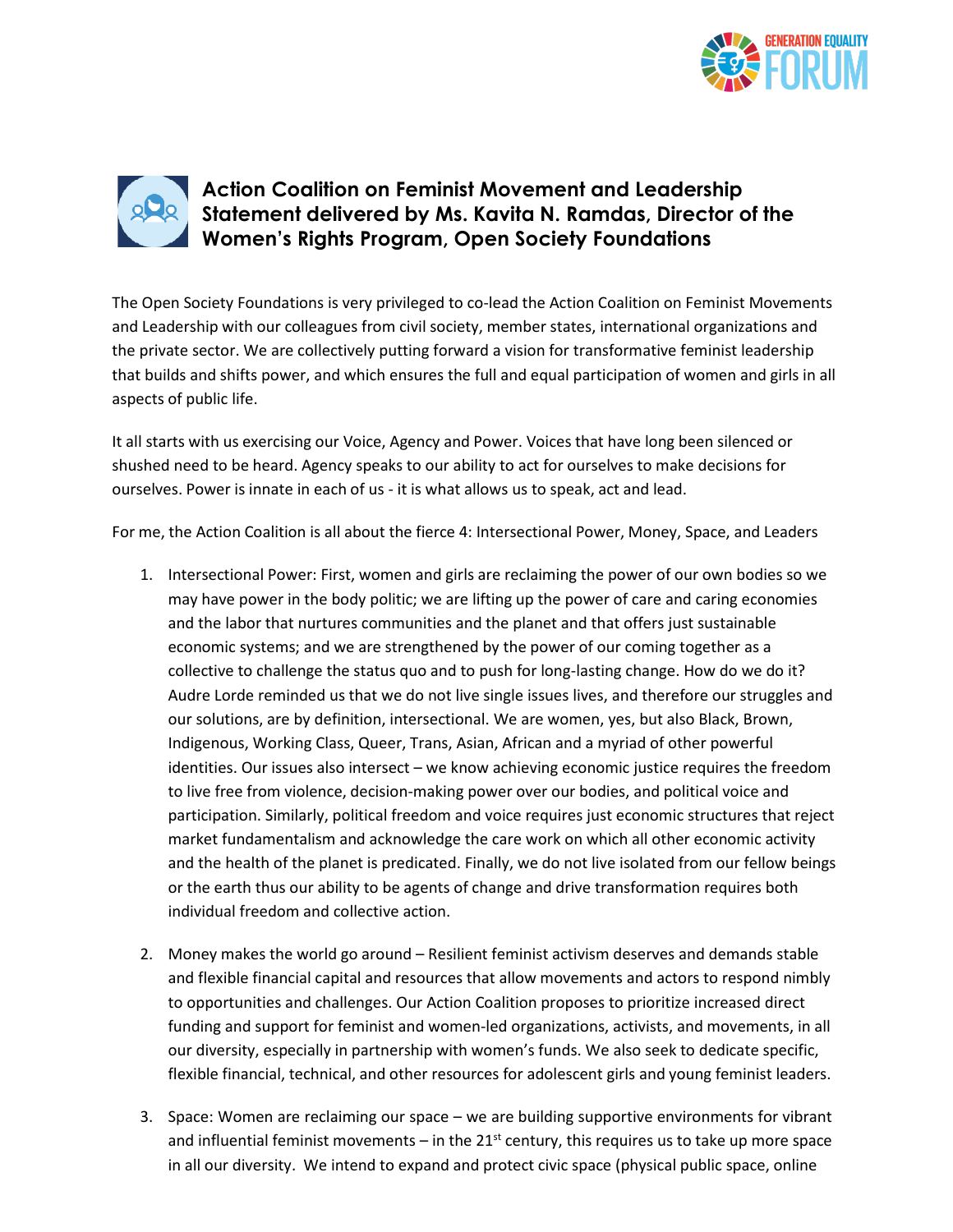

space, policy space) ensuring all people can advocate for human rights and gender justice in both public and private spheres.

4. Leaders: Women and girls in all our diversity have to meaningfully participate—and lead—in all aspects of public life. To do so, we must ensure more power and equality in our private lives so care-burdens are equally shared within households. We need feminists leading not only in government, but also in the private sector, in civil society and in public institutions. We are done with token appointments. We want gender parity by 2030 and full participation by all, and we claim institutions with strong gender mainstreaming mandate and capacity. We are ready to build partnerships that can ensure gender-transformative, inclusive, feminist laws, policies and social norms.

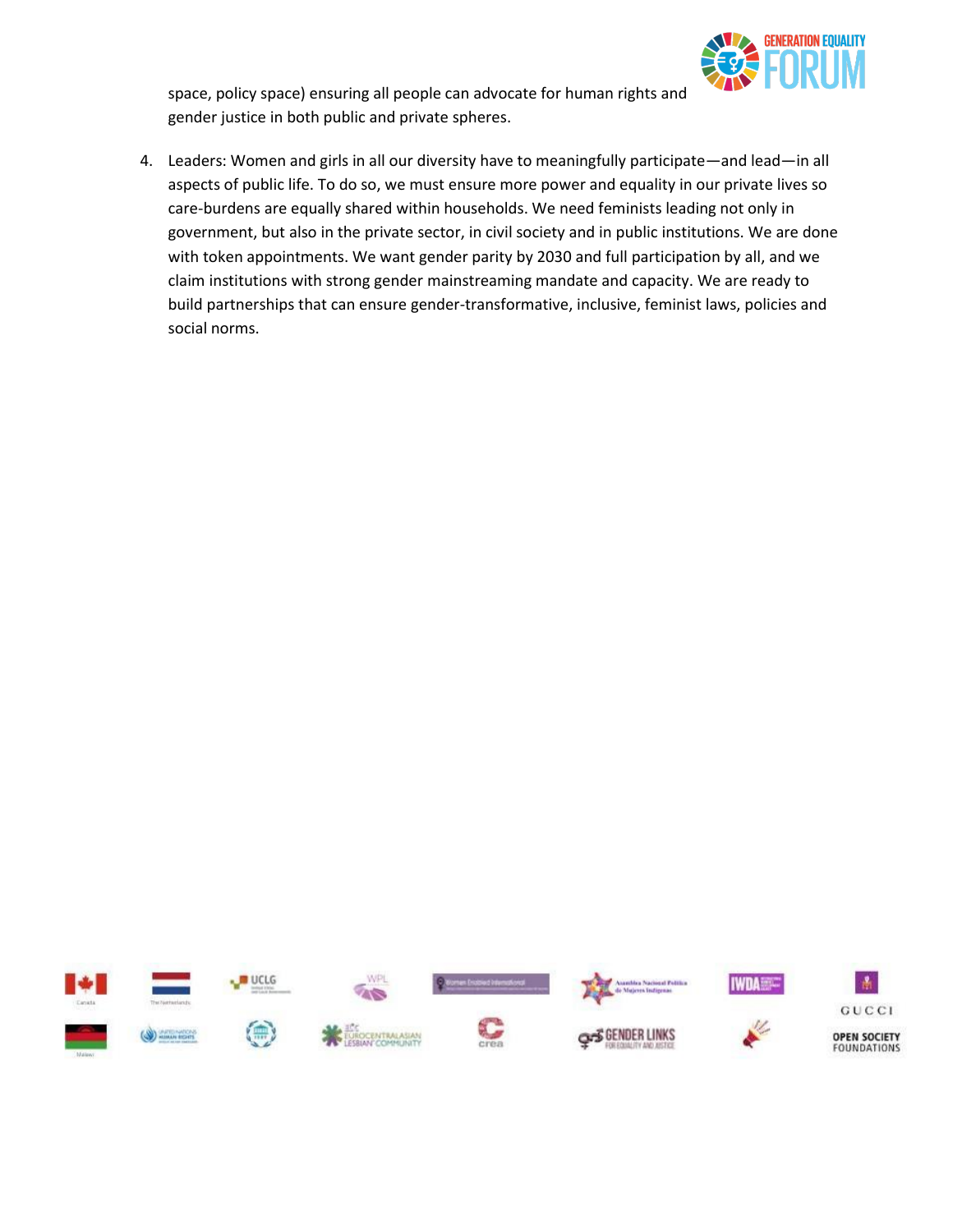



# **Action Coalition on Feminist Action for Climate Justice Statement delivered by Ms. Joanita Babirye, Programme Director of Girls for Climate Uganda**

Feminist action matters for climate justice because equality for women and girls will strengthen our collective ability to solve the climate crisis. Women and girls have always been at the forefront of movements demanding climate and environmental justice, and their leadership can change what it means to be an effective leader.

Climate justice recognizes that the fight for environmental sustainability is not separate from the fight for social justice. Climate justice centralizes the needs of people who are the most marginalized—the most impoverished, rural indigenous women, for example—who live directly on the land and take care of families and are most impacted by natural disasters. Women and girls are more vulnerable to climate impacts but are already creating and leading solutions at all levels. Their unique knowledge and skills can help make the response to climate change more effective and sustainable. This is why defending women's and girls' rights should be at the center of our climate activism.

This action coalition intends to increase political, advocacy, and financial support for the real solutions already being proposed and enacted by women and girls at the front lines. Through its actions and commitments, the Feminist Action for Climate Justice coalition will support a just transition to a green economy that is led by women and girls, that recognizes that climate change is not separate from gender justice, and protects and amplifies the voices of grassroots and indigenous communities, including frontline defenders, across social and political arenas.

We will work to increase direct access to financing for gender-just climate solutions, in particular for organizations led by women and girls at the grassroots and rural level. Financing institutions and the donor community will prioritize women's organizations as priority partners and be held accountable to shift capital to support resilient societies and investments in gender-just climate and ecosystem-based approaches.

Women and girls need equal access to technologies and knowledge; equal access and control over natural resources for management and protection, including through securing land rights and ownership. We need to equally and meaningfully participate in decision-making processes at all levels to develop climate responses that center human rights.

Finally, to achieve our goals, we need to be practical as well as visionary. We have to make women's and girls' needs and abilities visible in all climate and environment policies and plans by producing and using sex-disaggregated data on the gender-environment nexus. Increasing the collection and analysis of sexdisaggregated data would lead to climate policies that enable women and girls to fully benefit from them while making sure such policies do not exacerbate existing inequalities.